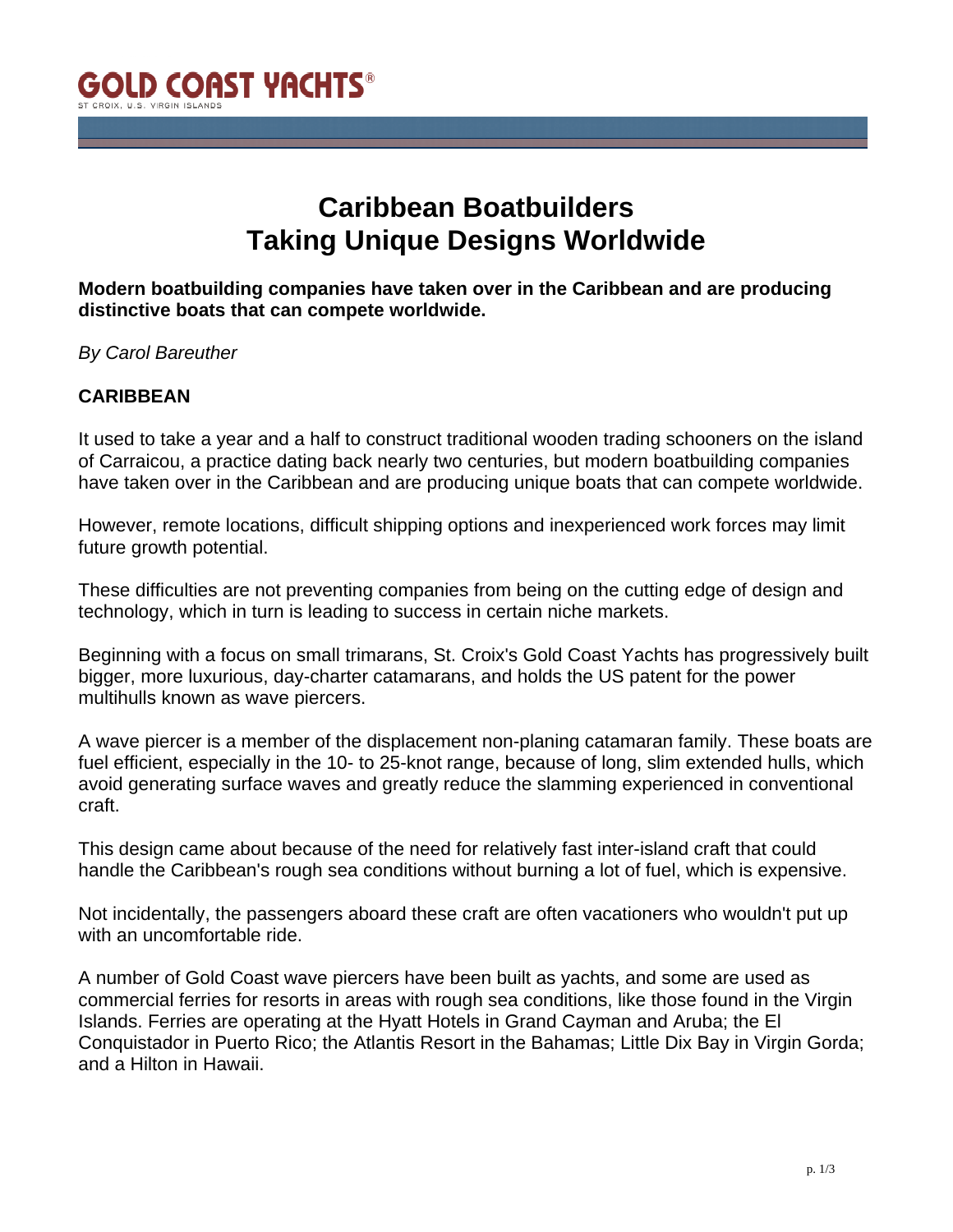#### **GOLD COAST YACHTS®** ST CROIX II S VIRGIN ISLAN

## **Finding a niche**

"We've taken the basic concept of a catamaran and moved it to the next level," says Rich Difede, president of Gold Coast.

More traditional catamaran builders like UK company Prout Catamarans Ltd., which was recently purchased by Quest Marine based in Florida, say they aren't worried by niche companies like Gold Coast.

Prout, which has built more than 4,500 catamarans, is a production builder not interested in the one-off market, says Rupert Knox-Johnston, Prout sales and marketing.

Gold Coast boats are considered to be excellent for the day sail charter trade, says Bob Carson with British Virgin Islands company Southern Trades Yacht Sales. The fact that the boats are US-built makes them ideal for clients wishing to charter in the United States, and the few boats that hit the used market sell quickly at high prices.

With gross profits of US\$2.2 million in 1999, the 35-employee Gold Coast Yachts recently completed its 56th vessel.

Fast, lightweight performance sailboats utilizing a patented rudder design are the niche for Soca Sailboats, Ltd., a five-year-old shipyard in Port of Spain, Trinidad.

Soca has produced 30 of its Henderson 30s, a one-off 10.7-metre design and the company is looking at doing an 11-metre racer/cruiser, according to owner and builder Paul Amon.

Key among the Henderson's design features is a 26-pound variable-aspect rudder assembly (VARA) made of carbon fiber that improves speed and handling. Henderson and Amon jointly own the patent for the VARA.

In 1998, Amon opened Soca Spars, dedicated to building carbon fiber masts and booms for the Hendersons. Revenues for the 14-employee company have averaged between US\$1 million to US\$2 million annually, Amon says.

#### **Labor and marketing issues can be difficult**

Duty-free export to the United States, Canada and Europe is one advantage for Caribbean boatbuilders, says Amon, but shipping issues can be difficult.

The great distance from the Caribbean to mainstream markets in Europe, North America, Australia and New Zealand can add a lot to the cost of a boat, not to mention the vagaries of duties, customs fees and the costs of meeting import regulations like the Conformité Européenne (CE) certification required on boats to be sold in Europe.